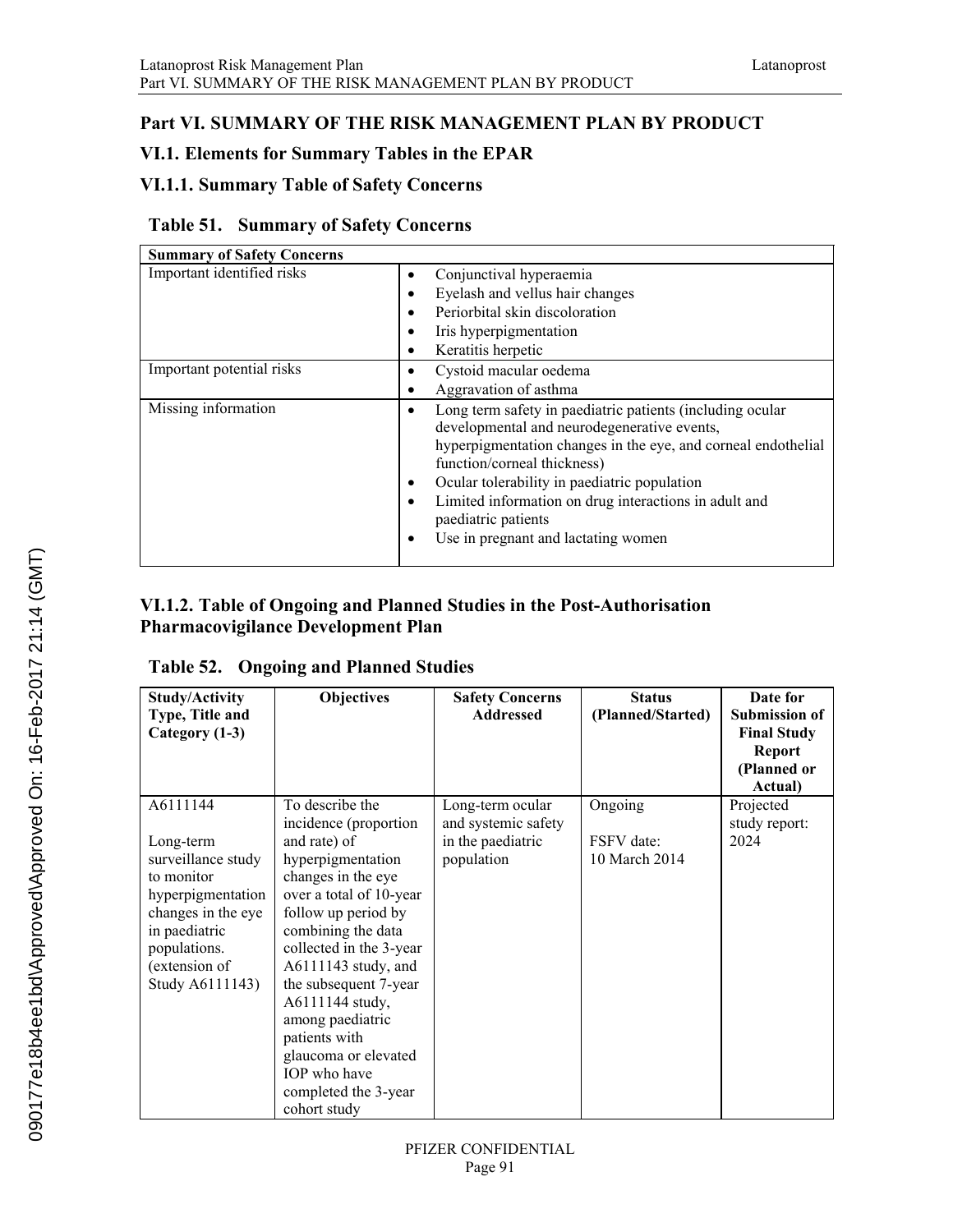| <b>Study/Activity</b><br>Type, Title and<br>Category (1-3) | <b>Objectives</b> | <b>Safety Concerns</b><br><b>Addressed</b> | <b>Status</b><br>(Planned/Started) | Date for<br><b>Submission of</b><br><b>Final Study</b><br><b>Report</b><br>(Planned or<br>Actual) |
|------------------------------------------------------------|-------------------|--------------------------------------------|------------------------------------|---------------------------------------------------------------------------------------------------|
|                                                            | (A6111143).       |                                            |                                    |                                                                                                   |

#### **Table 52. Ongoing and Planned Studies**

FSFV = first subject first visit; IOP = intraocular pressure

#### **VI.1.3. Summary of Post-Authorisation Efficacy Development Plan**

Not applicable.

#### **VI.1.4. Summary Table of Risk Minimisation Measures**

| <b>Safety Concern</b>                               | <b>Routine Risk Minimisation Measures</b>                                                                                                                                                              | <b>Additional Risk Minimisation</b><br><b>Measures</b> |
|-----------------------------------------------------|--------------------------------------------------------------------------------------------------------------------------------------------------------------------------------------------------------|--------------------------------------------------------|
| <b>Important identified risks</b>                   |                                                                                                                                                                                                        |                                                        |
| Conjunctival Hyperaemia                             | Prescribing information in the SmPC<br>advises patients and prescribers to the<br>possible occurrence of these events in<br>patients                                                                   | None                                                   |
| Eyelash and Vellus Hair<br>Changes                  | Prescribing information in the SmPC<br>advises patients and prescribers to the<br>possible occurrence of these events in<br>patients                                                                   | None                                                   |
| Periorbital Skin<br>Discoloration                   | Prescribing information in the SmPC<br>advises patients and prescribers to the<br>possible occurrence of these events in<br>patients                                                                   | None                                                   |
| Iris Hyperpigmentation                              | Prescribing information in the SmPC<br>advises patients and prescribers to the<br>possible occurrence of these events in<br>patients                                                                   | None                                                   |
| Keratitis herpetic                                  | Prescribing information in the SmPC<br>advises patients and prescribers to the<br>possible occurrence of these events in<br>patients                                                                   | None                                                   |
| <b>Important potential risks</b>                    |                                                                                                                                                                                                        |                                                        |
| Cystoid Macular Oedema                              | Prescribing information in the SmPC<br>advises patients and prescribers to the<br>possible occurrence of these events in<br>patients with known risk factors for<br>macular oedema.                    | None                                                   |
| Aggravation of Asthma<br><b>Missing information</b> | Prescribing information in the SmPC<br>advises patients and prescribers that<br>there is limited information from<br>patients with asthma and some cases of<br>exacerbation of asthma have been noted. | None                                                   |

#### **Table 53. Summary of Risk Minimisation Measures**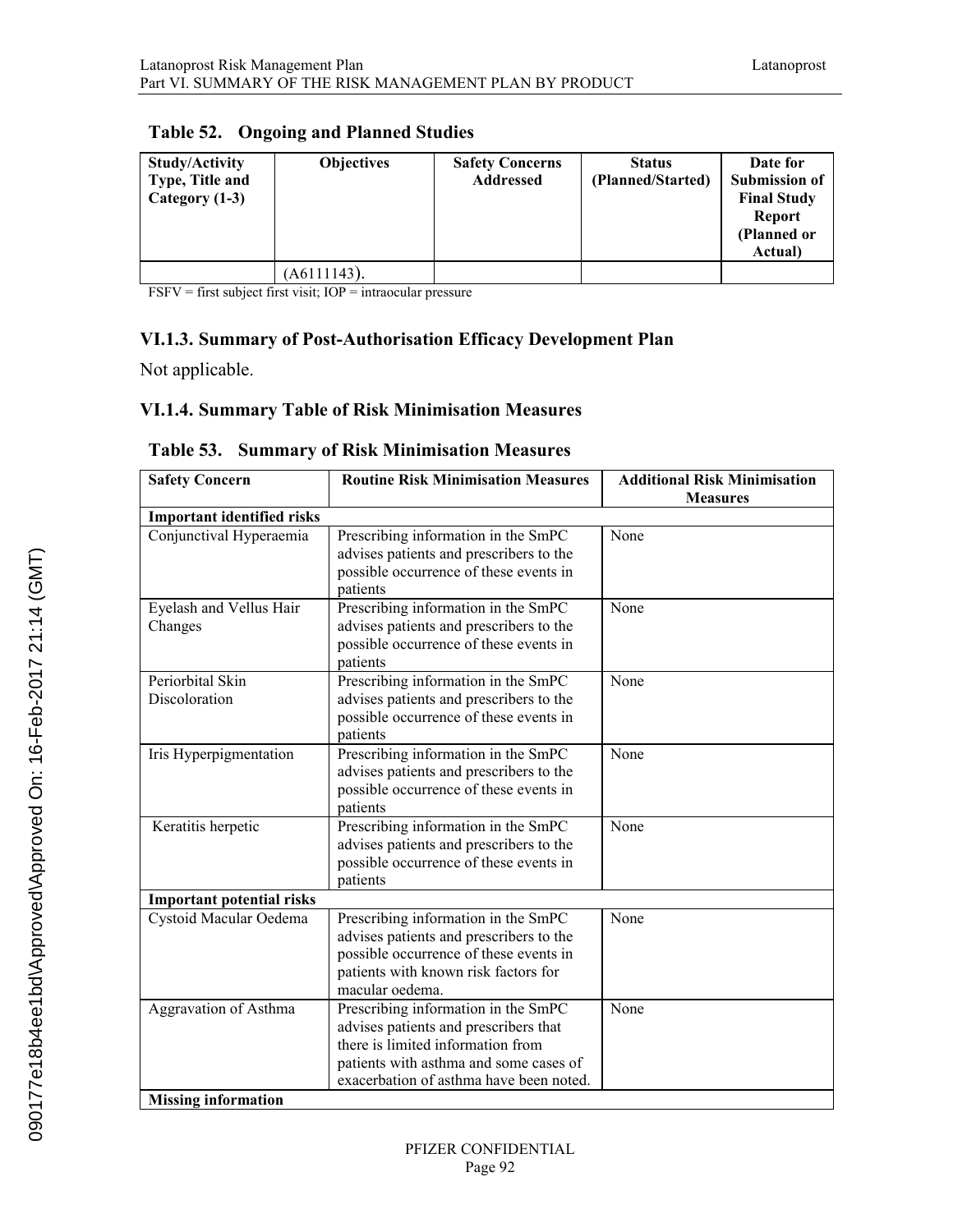| <b>Safety Concern</b>       | <b>Routine Risk Minimisation Measures</b> | <b>Additional Risk Minimisation</b> |
|-----------------------------|-------------------------------------------|-------------------------------------|
|                             |                                           | <b>Measures</b>                     |
| Ocular tolerability in      | Prescribing information in the SmPC       | None proposed.                      |
| paediatric population       | informs patients and prescribers that     |                                     |
|                             | long term safety in children has not been |                                     |
|                             | established                               |                                     |
| Long term safety in         | Prescribing information in the SmPC       | None proposed.                      |
| paediatric patients         | informs patients and prescribers that     |                                     |
| (including ocular           | long term safety in children has not been |                                     |
| developmental and           | established.                              |                                     |
| neurodegenerative events,   |                                           |                                     |
| hyperpigmentation changes   |                                           |                                     |
| in the eye, and corneal     |                                           |                                     |
| endothelial                 |                                           |                                     |
| function/corneal thickness) |                                           |                                     |
| Limited information on      | Prescribing information in the SmPC       | None proposed.                      |
| drug interactions in adult  | informs patients and prescribers that     |                                     |
| and paediatric patients     | information regarding drug interactions   |                                     |
|                             | in paediatric patients is limited.        |                                     |
| Use in pregnant and         | Prescribing information in the SmPC       | None proposed.                      |
| lactating women             | informs patients and prescribers that     |                                     |
|                             | latanoprost should not be used during     |                                     |
|                             | pregnancy and/or lactation.               |                                     |

|  |  |  | Table 53. Summary of Risk Minimisation Measures |  |
|--|--|--|-------------------------------------------------|--|
|--|--|--|-------------------------------------------------|--|

SmPC = Summary of Product Characteristics.

#### **VI.2. Elements for a Public Summary**

#### **VI.2.1. Overview of Disease Epidemiology**

Glaucoma is the second leading cause of blindness worldwide, and affects about 66.8 million people worldwide.<sup>[1,2](#page--1-0)</sup> Glaucoma can affect individuals at any age, but it is more common with increasing age, black or Hispanic ethnicity (compared with white ethnicity), and females more than males in the adult form of the condition.<sup>[4](#page--1-0)</sup> The estimated incidence of OAG (a form of glaucoma) is 1/1000 per year in white individuals, and 5.5/1000 per year in black individuals.<sup>[6,7](#page--1-0)</sup> In its infantile form, more males are affected by this condition than females.<sup>[90](#page--1-1)</sup>

Paediatric or childhood glaucomas constitute a rare, varied group of conditions which can present at different ages during childhood.<sup>[8](#page--1-1)</sup> The incidence of paediatric glaucoma varies considerably across the world. $9$  Data from studies in Western countries suggest that the incidence of infantile primary glaucoma ranges from 1:10,000 to 20,000 live births.

#### **VI.2.2. Summary of Treatment Benefits**

Latanoprost belongs to a group of medicines known as PGAs. It works by increasing the natural outflow of fluid from inside the eye into the bloodstream. Latanoprost is used to treat conditions known as OAG and OHT in adults. Both of these conditions are linked with an increase in the pressure within the eye, eventually affecting eye sight. Latanoprost is also used to treat increased eye pressure and glaucoma in all ages of children and babies.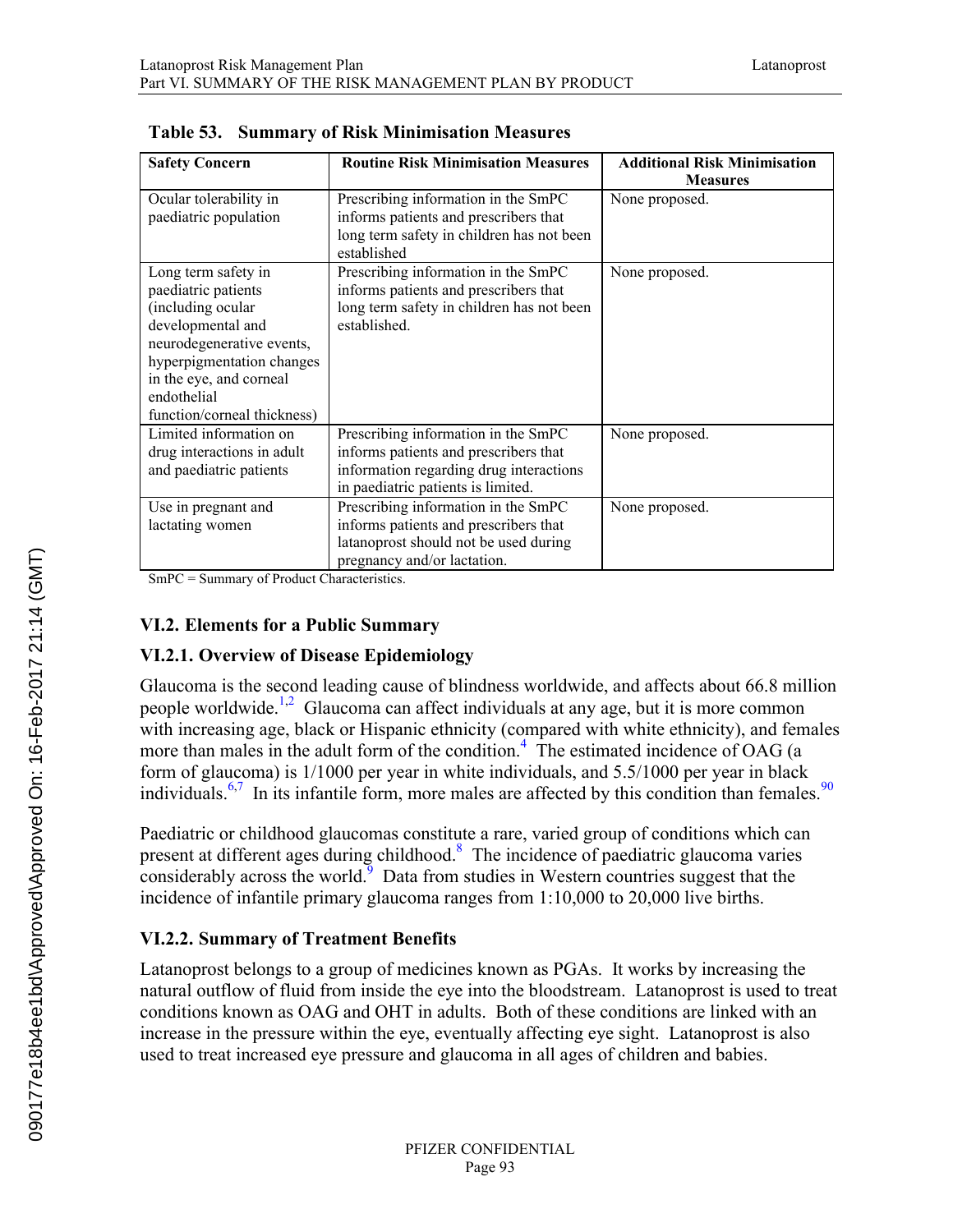The safety and efficacy of latanoprost in adult patients with elevated eye pressure is supported by more than 13 years of clinical experience. The efficacy of latanoprost has been demonstrated across multiple ethnic groups, including African American patients. Latanoprost has also been demonstrated to be effective in lowering eye pressure in a 3 month trial conducted in paediatric patients.

# **VI.2.3. Unknowns Relating to Treatment Benefits**

The treatment benefit of latanoprost has not been studied in the following populations/patients:

- Pregnant and breastfeeding women;
- Patients with kidney disease; and
- Patients with liver disease

# **VI.2.4. Summary of Safety Concerns**

| <b>Risk</b>                        | <b>What is Known</b>                                                                                                                                                                                                                                                                                                                    | Preventability                                                                                                                                                                                                                                                                                                    |
|------------------------------------|-----------------------------------------------------------------------------------------------------------------------------------------------------------------------------------------------------------------------------------------------------------------------------------------------------------------------------------------|-------------------------------------------------------------------------------------------------------------------------------------------------------------------------------------------------------------------------------------------------------------------------------------------------------------------|
| Conjunctival                       | Redness of the eye is a very common possible side                                                                                                                                                                                                                                                                                       | This side effect is not                                                                                                                                                                                                                                                                                           |
| hyperaemia                         | effect, likely to affect more than 1 in 10 patients.                                                                                                                                                                                                                                                                                    | preventable. However, the<br>product label warns about<br>the risk of conjunctival<br>hyperaemia associated with<br>latanoprost treatment, and<br>therefore, doctors will be<br>able to counsel patients<br>appropriately regarding this<br>possible common side<br>effect.                                       |
| Eyelash and vellus<br>hair changes | A very gradual change to the eyelashes and fine<br>hairs around the treated eye, involving an increase<br>in the colour (darkening), length, thickness, and<br>number of eye lashes is a very common possible<br>side effect, likely to affect more than 1 in 10<br>patients is. This has been mostly reported in<br>Japanese patients. | This side effect is not<br>preventable. However, the<br>product label warns about<br>the risk of eyelash and<br>vellus hair changes<br>associated with latanoprost<br>treatment, and therefore,<br>doctors will be able to<br>counsel patients<br>appropriately regarding this<br>possible common side<br>effect. |
|                                    |                                                                                                                                                                                                                                                                                                                                         | Also, proper application of<br>the eyedrops (as specified in<br>the patient information<br>leaflet), and wiping any<br>excess eye drop fluid from<br>the skin may reduce the<br>occurrence of vellus hair<br>changes.                                                                                             |

**Table 54. Important Identified Risks**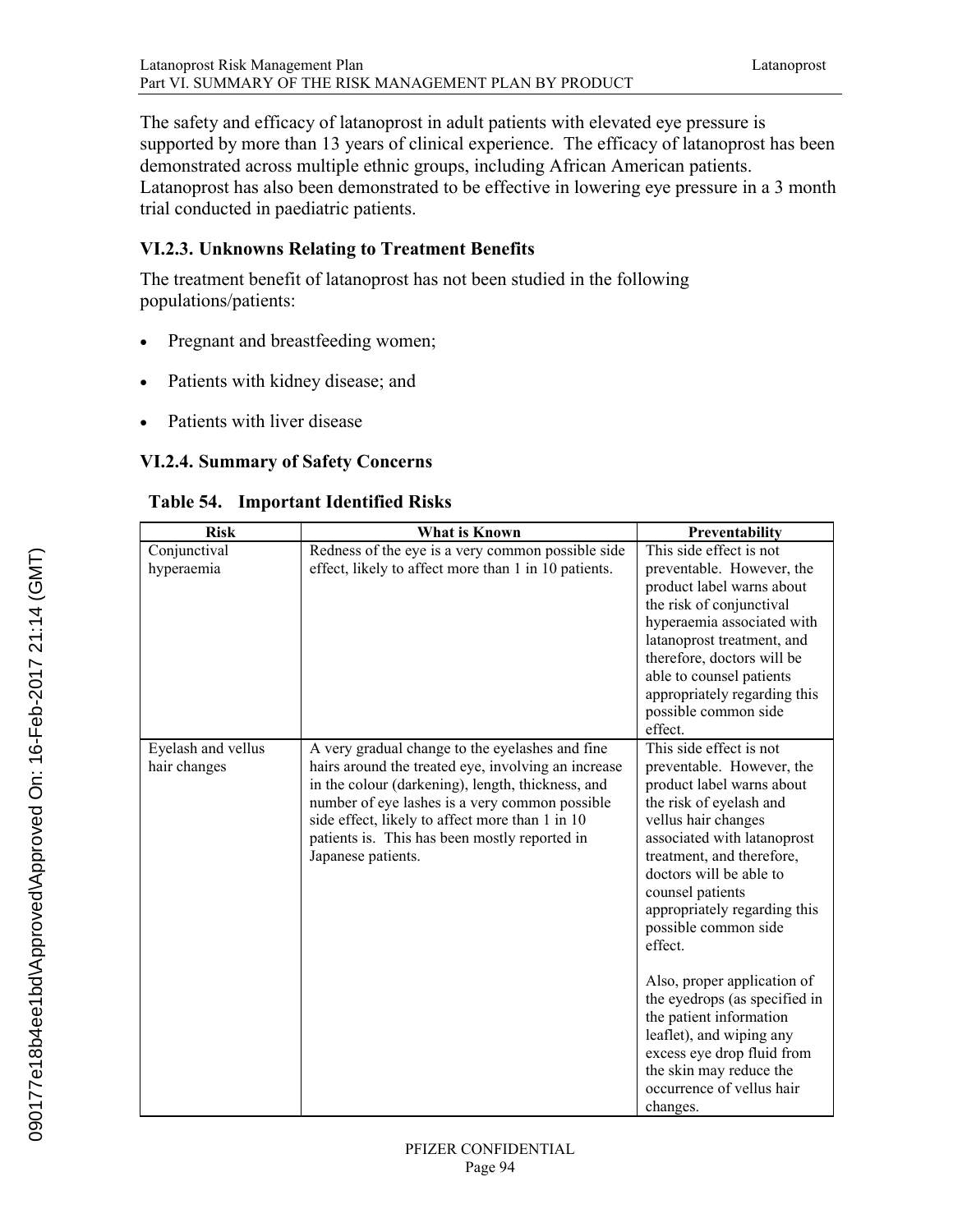| <b>Risk</b>                        | What is Known                                                                                                                                                                                                                                                                               | Preventability                                                                                                                                                                                                                                                                                                                                                                                                                                                                                                                                 |
|------------------------------------|---------------------------------------------------------------------------------------------------------------------------------------------------------------------------------------------------------------------------------------------------------------------------------------------|------------------------------------------------------------------------------------------------------------------------------------------------------------------------------------------------------------------------------------------------------------------------------------------------------------------------------------------------------------------------------------------------------------------------------------------------------------------------------------------------------------------------------------------------|
| Periorbital skin<br>discolouration | Darkening of the skin of the eyelids is a rare<br>possible side effect, likely to affect less than 1 in<br>every 1000 patients.                                                                                                                                                             | This side effect is not<br>preventable. However, the<br>product label warns about<br>the risk of periorbital skin<br>discolouration associated<br>with latanoprost treatment,<br>and therefore, doctors will<br>be able to counsel patients<br>appropriately regarding this<br>possible rare side effect.<br>Also, proper application of<br>the eyedrops (as specified in<br>the patient information<br>leaflet), and wiping any<br>excess eye drop fluid from<br>the skin may reduce the<br>occurrence of periorbital<br>skin discolouration. |
| Iris hyperpigmentation             | A gradual increase in the amount of brown<br>pigment in the coloured part of the eye known as<br>the iris is a very common possible side effect,<br>likely to affect more than 1 in 10 patients is. This<br>change occurs more commonly in mixed-colour<br>eyes than in eyes of one colour. | This side effect is not<br>preventable. However, the<br>product label warns about<br>the risk of iris<br>hyperpigmentation<br>associated with latanoprost<br>treatment, and therefore,<br>doctors will be able to<br>counsel patients<br>appropriately regarding this<br>possible common side<br>effect.                                                                                                                                                                                                                                       |
| Keratitis herpetic                 | In rare cases (likely affecting less than 1 in every<br>1000 patients), patients may develop a viral<br>infection with the herpes simplex virus.                                                                                                                                            | This side effect is not<br>preventable. However, the<br>product label warns about<br>the risk of keratitis herpetic<br>associated with latanoprost<br>treatment, and therefore,<br>doctors will be able to<br>counsel patients<br>appropriately regarding this<br>possible side effect.                                                                                                                                                                                                                                                        |

# **Table 54. Important Identified Risks**

# **Table 55. Important Potential Risks**

| <b>Risk</b>            | What is Known                                                                   |  |  |
|------------------------|---------------------------------------------------------------------------------|--|--|
| Cystoid macular oedema | There is a possible risk of patients developing cystoid macular oedema          |  |  |
|                        | (likely affecting less than 1 in every 100 patients), which is the              |  |  |
|                        | development of a fluid within the layers of the retina.                         |  |  |
| Aggravation of asthma  | In rare cases (likely affecting less than 1 in every 1000 patients), there is a |  |  |
|                        | possible risk of patients experiencing a worsening of asthma.                   |  |  |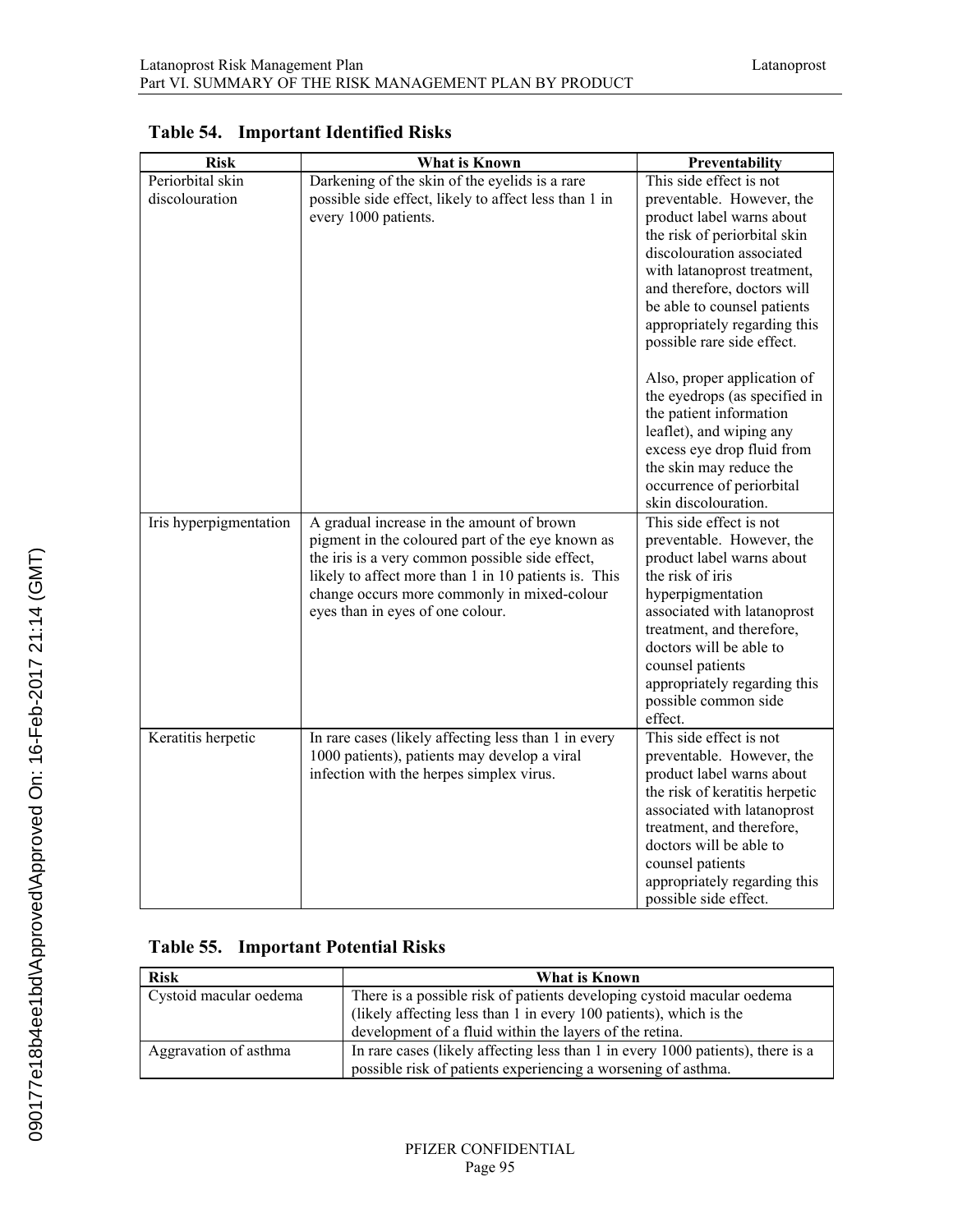| <b>Risk</b>                                                                     | What is Known                                                                                                                                                                                                                                                                                                                    |
|---------------------------------------------------------------------------------|----------------------------------------------------------------------------------------------------------------------------------------------------------------------------------------------------------------------------------------------------------------------------------------------------------------------------------|
| Ocular tolerability in<br>paediatric population                                 | Latanoprost contains the preservative BAK. BAK has been reported to<br>cause damage to the clear surface of the eye (the cornea), may cause eye<br>irritation, and is known to discolour soft contact lenses. Patients who<br>already have medical conditions affecting the cornea may be more<br>susceptible to BAK irritation. |
| Long term safety in<br>paediatric population                                    | There is limited information on the long term effect of latanoprost in<br>paediatric patients.                                                                                                                                                                                                                                   |
| Limited information on drug<br>interactions in adult and<br>paediatric patients | No studies investigating drug interactions have been conducted in<br>paediatric patients.                                                                                                                                                                                                                                        |
| Use in pregnant and lactating<br>women                                          | Because latanoprost has not been studied in pregnant or breastfeeding<br>women, there is little information on the risks to pregnant women or their<br>newborns. No potential for reproductive or developmental toxicity has<br>been observed for latanoprost in animal studies.                                                 |

#### **Table 56. Missing Information**

BAK = benzalkonium chloride.

### **VI.2.5. Summary of Risk Minimisation Measures by Safety Concern**

All medicines have a Summary of Product Characteristics (SmPC) which provides physicians, pharmacists and other health care professionals with details on how to use the medicine, the risks and recommendations for minimising them. An abbreviated version of this in lay language is provided in the form of a PIL. The measures in these documents are known as routine risk minimisation measures.

The SmPC and the PIL for latanoprost (Xalatan/Latanoprost Pfizer) can be found on the European Public Assessment Report page for Xalatan/Latanoprost Pfizer.

# **VI.2.6. Planned Post-Authorisation Development Plan**

**Table 57. List of Studies in Post-Authorisation Development Plan**

| <b>Study/Activity</b><br>(Including)<br><b>Study Number)</b> | <b>Objectives</b>   | <b>Safety Concerns/</b><br><b>Efficacy Issue</b><br><b>Addressed</b> | <b>Status</b> | <b>Planned Date for</b><br><b>Submission of</b><br>(Interim and) Final<br><b>Results</b> |
|--------------------------------------------------------------|---------------------|----------------------------------------------------------------------|---------------|------------------------------------------------------------------------------------------|
| A6111144                                                     | To describe the     | Safety:                                                              | Ongoing       | Projected study report:                                                                  |
|                                                              | incidence           | Long-term ocular and                                                 |               | 2024                                                                                     |
| Long-term                                                    | (proportion and     | systemic safety in the                                               | FSFV date:    |                                                                                          |
| surveillance                                                 | rate) of            | paediatric population                                                | 10 March      |                                                                                          |
| study to monitor                                             | hyperpigmentatio    |                                                                      | 2014          |                                                                                          |
| hyperpigmentati                                              | n changes in the    |                                                                      |               |                                                                                          |
| on changes in                                                | eye over a total of |                                                                      |               |                                                                                          |
| the eye in                                                   | 10-year follow up   |                                                                      |               |                                                                                          |
| paediatric                                                   | period by           |                                                                      |               |                                                                                          |
| populations                                                  | combining the       |                                                                      |               |                                                                                          |
|                                                              | data collected in   |                                                                      |               |                                                                                          |
| Phase IV                                                     | the 3-year          |                                                                      |               |                                                                                          |
|                                                              | A6111143 study      |                                                                      |               |                                                                                          |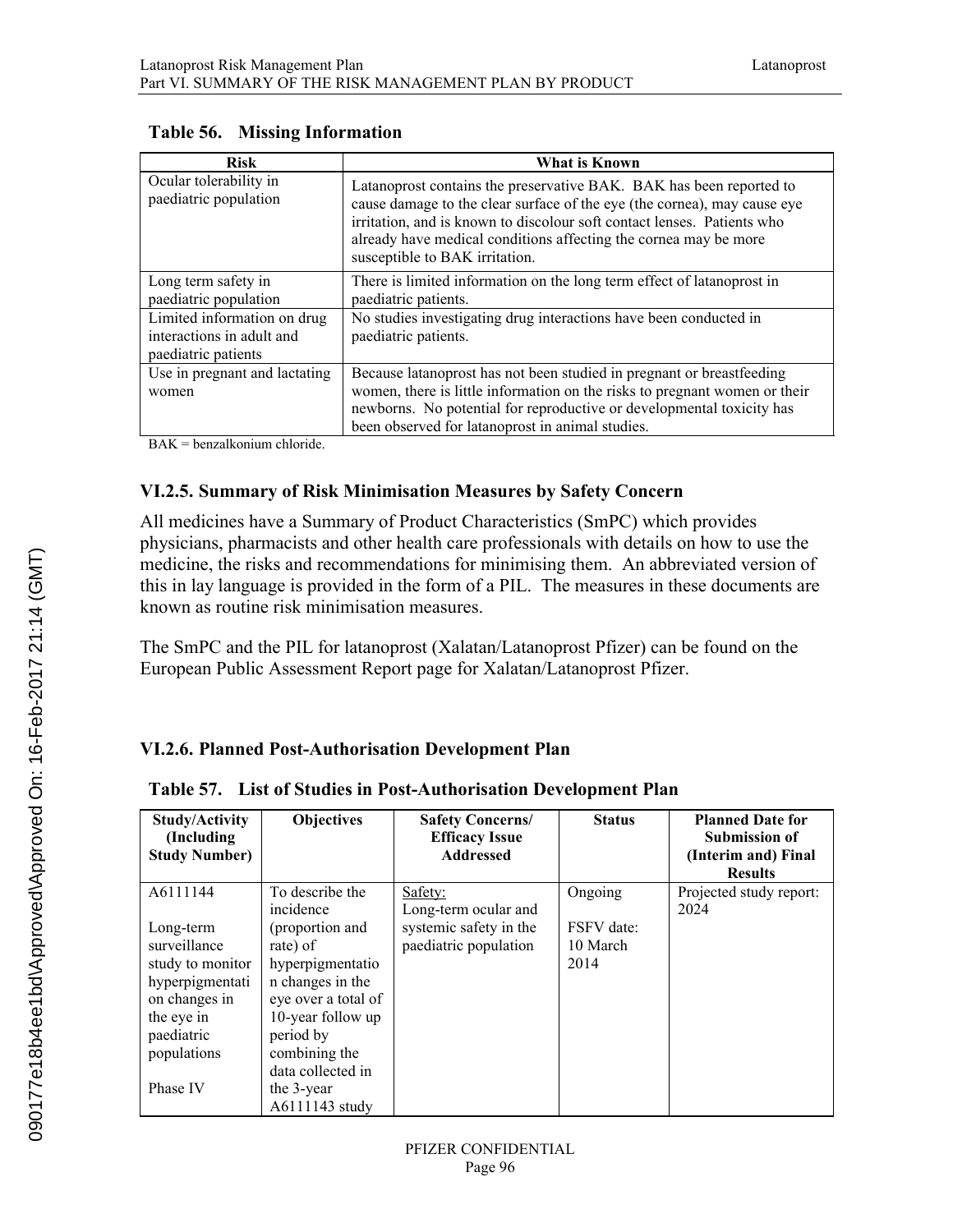| <b>Study/Activity</b><br>(Including)<br><b>Study Number)</b> | <b>Objectives</b>                    | <b>Safety Concerns/</b><br><b>Efficacy Issue</b><br><b>Addressed</b> | <b>Status</b> | <b>Planned Date for</b><br><b>Submission of</b><br>(Interim and) Final<br><b>Results</b> |
|--------------------------------------------------------------|--------------------------------------|----------------------------------------------------------------------|---------------|------------------------------------------------------------------------------------------|
|                                                              | and the                              |                                                                      |               |                                                                                          |
|                                                              | subsequent 7-year<br>A6111144 study, |                                                                      |               |                                                                                          |
|                                                              | among paediatric                     |                                                                      |               |                                                                                          |
|                                                              | patients with                        |                                                                      |               |                                                                                          |
|                                                              | glaucoma or                          |                                                                      |               |                                                                                          |
|                                                              | elevated IOP who                     |                                                                      |               |                                                                                          |
|                                                              | have completed<br>the 3-year cohort  |                                                                      |               |                                                                                          |
|                                                              | study                                |                                                                      |               |                                                                                          |
|                                                              | (A6111143).                          |                                                                      |               |                                                                                          |

FSFV = First Subject First Visit; IOP = Intraocular pressure

#### **Studies that are a Condition of the Marketing Authorisation**

None of the above studies are conditions of marketing authorisation.

### **VI.2.7. Summary of Changes to the Risk Management Plan Over Time**

Major changes to the RMP over time are shown in Table 58.

| <b>Version</b> | Date         | <b>Safety Concerns</b>                                                                                                                                                                                                                                                                                                                                                                              | Comment                                                                       |
|----------------|--------------|-----------------------------------------------------------------------------------------------------------------------------------------------------------------------------------------------------------------------------------------------------------------------------------------------------------------------------------------------------------------------------------------------------|-------------------------------------------------------------------------------|
| 1.0            | 28 Jan 2010  | List of important potential risks<br>Cystoid macular oedema<br>Aggravation of asthma                                                                                                                                                                                                                                                                                                                |                                                                               |
| 1.1            | 31 Mar 2010  | No additional risks added.                                                                                                                                                                                                                                                                                                                                                                          | Corrections and<br>clarifications to initial<br>version of RMP.               |
| 2.0            | 11 June 2010 | Addition of important identified<br>risks category, and updates to<br>important potential risks.<br>Important identified risks added<br>Conjunctival hyperaemia<br>Eyelash and vellus hair changes<br>Periorbital skin discolouration<br>Iris hyperpigmentation<br>Updated list of important potential<br>risks<br>Cystoid macular oedema<br>Aggravation of asthma<br>Ocular and cutaneous melanoma | Addition of<br>information and data in<br>response to regulatory<br>feedback. |

**Table 58. Major Changes to the Risk Management Plan Over Time**